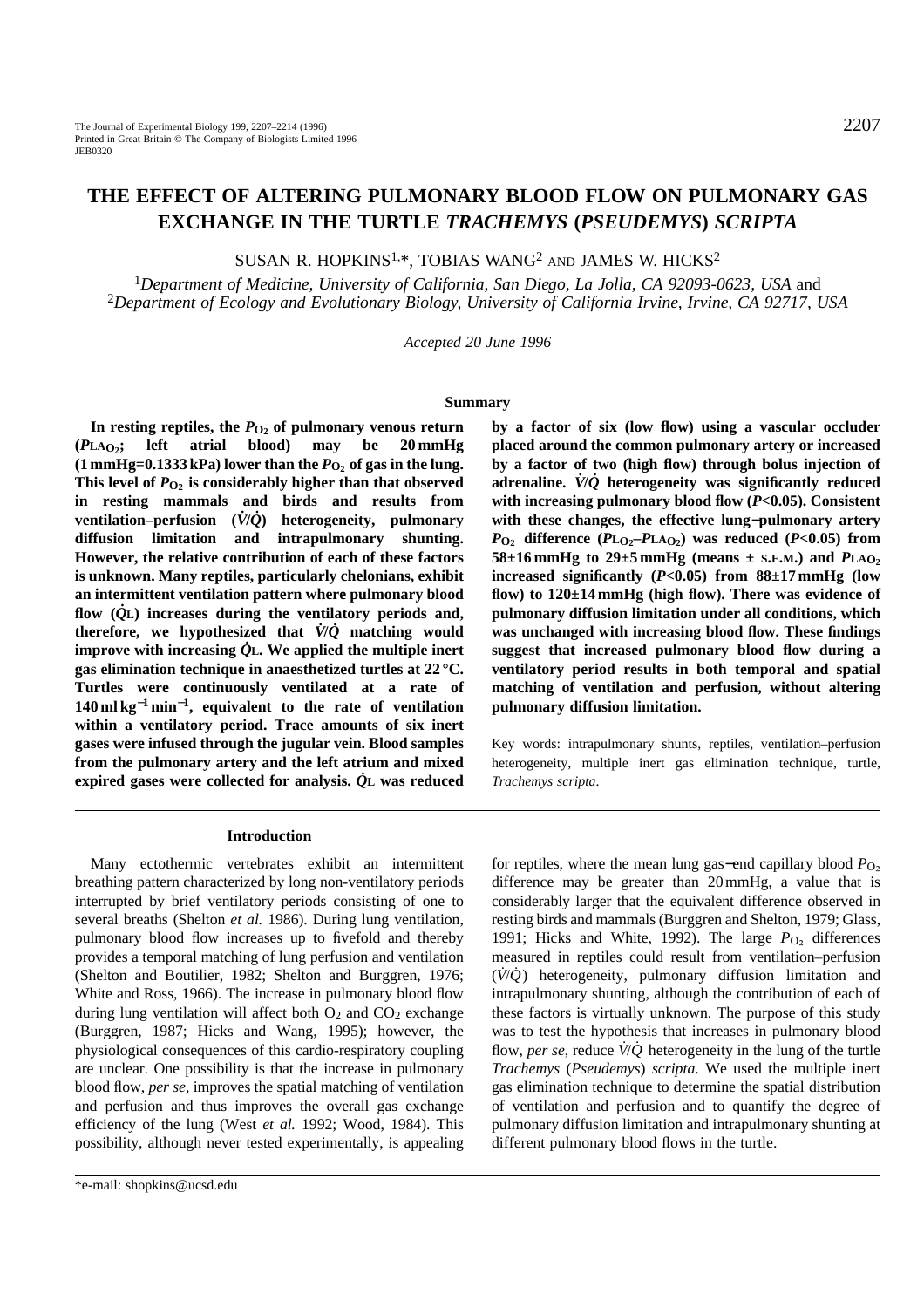### **Materials and methods**

This study was approved by the Animal Subjects Committees of the University of California, Irvine. Six turtles *Trachemys* (*Pseudemys*) *scripta* (Gray) (mass 1.95±0.18 kg, mean  $\pm$  S.E.M.) were obtained from a commercial dealer, housed in large tanks in a temperature-regulated room (28 °C) and fed goldfish. On the morning of the experiment, anaesthesia was induced by injection with Nembutal  $(35 \,\text{mg}\,\text{kg}^{-1})$ , intramuscularly), and the animal was placed on its back and ventilated (SAR-830 ventilator, CWE Inc., Ardmore, PA) with 21 % O<sub>2</sub>, 3 % CO<sub>2</sub> (balance N<sub>2</sub>) at  $140 \text{ ml kg}^{-1} \text{ min}^{-1}$ . The heart and central arteries were exposed by removing a 4 cm×4 cm piece of the plastron in order to implant flow probes and catheters. Ultrasonic flow probes (2R Transonic Systems Inc., Ithaca, NY) were placed around the left pulmonary artery and around the left aortic arch. Pulmonary flow was calculated by doubling the flow from the left pulmonary arch, and systemic flow was calculated by multiplying the flow from the left aortic arch by a factor of 2.8 (Comeau and Hicks, 1994; Shelton and Burggren, 1976). The common pulmonary artery and the left atrium were non-occlusively cannulated with PE 50 tubing (Ishimatsu *et al.* 1988) for direct sampling of blood flowing to and returning from the lung. The right jugular vein was occlusively cannulated for infusion of inert gases. A vascular occluder (model OC5A, In Vitro Metric, Healdsburg, CA) was placed around the common pulmonary artery. Ventilation was measured in triplicate at the beginning and end of the experiment by collecting expired gases in a Mylar gasimpermeable bag. Mixed expired and  $O_2$  and  $CO_2$ concentrations were also determined (Beckman OM-11, Sensormedics LB2, respectively).

Ventilation–perfusion distributions were obtained using the multiple inert gas elimination technique (Hlastala, 1984; Wagner *et al.* 1974*a*,*b*) modified for reptiles (Hopkins *et al.* 1995). A mixture of six inert gases (sulphur hexafluoride  $SF<sub>6</sub>$ , ethane, cyclopropane, enflurane, diethyl ether and acetone) was dissolved in normal saline and infused *via* the jugular vein (rate 0.4–0.6 ml min<sup>−</sup>1). Mixed expired gases were collected with Mylar gas-impermeable bags and transferred into gas-tight glass syringes. Duplicate 3 ml blood samples for the inert gas analysis were taken from the pulmonary artery and left atrium. Solubilities, retentions (*R* equal to the ratio of left atrial to mixed venous partial pressure) and excretions (*E* equal to the ratio of mixed expired to mixed venous partial pressure) for the inert gases were determined using gas chromatography (Hewlett-Packard 5890) (Wagner *et al.* 1974 $a$ , $b$ ), and  $\dot{V}/\dot{Q}$ distributions were calculated from the inert gas data assuming an alveolar lung model. Using the multiple inert gas elimination technique, compartmental ventilation or blood flow to areas of different  $\dot{V}/\dot{O}$  ratios can be calculated and represented graphically. Conventionally, a logarithmic scale is used for these data, and the standard deviation of the perfusion distribution ( $logSD<sub>O</sub>$ ) is used as an indicator of the degree of  $\dot{V}/\dot{Q}$  heterogeneity (i.e. the greater the logsD<sub> $\dot{Q}$ </sub>, the greater the *V˙*/*Q˙* heterogeneity).

Left atrial ( $PLA<sub>O<sub>2</sub></sub>$ ) and pulmonary mixed venous ( $PP\bar{V}_{O<sub>2</sub>}$ ) *P*<sub>O<sub>2</sub>, *P*<sub>CO<sub>2</sub></sub> and pH (Radiometer BMS3 MK2) were measured</sub> at 22 °C immediately after sampling. Correction factors for O2 to allow for the difference between the electrode reading of the humidified calibration gas and the same gas tonometered in blood were determined by tonometry (DL213) of the blood of each animal on the day of the experiment.

Pulmonary blood flow was decreased slowly by inflating the pulmonary vascular occluder until flow was reduced to approximately one-sixth of the initial non-manipulated value. Pulmonary blood flow was increased by bolus injection of adrenaline (dose  $0.1 \mu g kg^{-1}$ ; Comeau and Hicks, 1994) into the left atrium. The animals were studied under anaesthesia, at 22 °C, during initial non-manipulated conditions, after 10 min of low pulmonary blood flow and after 5 min of increased pulmonary blood flow. The order of the low-flow and highflow conditions was randomized.

Data were analyzed for differences between conditions using analysis of variance (ANOVA) for repeated measures using a commercially available software package (SuperANOVA 1.11, Abacus Concepts Inc., Berkeley, CA). Since pulmonary blood flow varied between animals under the control and high-flow conditions, additional regression analyses (StatView 4.1, Abacus Concepts Inc., Berkeley, CA) were also performed to examine the relationship between pulmonary blood flow, *P*LA<sub>O</sub><sub>2</sub> and the inert gas data. Seventeen observations from the six animals were used in the regression analyses. The effects of between-subject differences on the dependent and independent variables were controlled for by assigning dummy variables to encode the different subjects and performing a multiple regression (Glantz and Slinker, 1990). Significance was accepted at *P*<0.05 (two-tailed, unless specified one-tailed in text). Results are reported as means  $\pm$  S.E.M.

### **Results**

Complete data were obtained on six animals for control and high-flow conditions and are summarized in Tables 1 and 3. In one animal, we were not able to position the vascular occluder and therefore report data for five animals in the low-flow condition.

# *Blood flow, metabolic and ventilatory data*

Pulmonary and systemic blood flows are given in Fig. 1. Initial (control) pulmonary blood flow varied markedly from animal to animal as shown by the high standard error. From control conditions, we were able to decrease pulmonary flow to one-sixth of the initial value and to increase it by a factor of almost two  $(P<0.001)$ . Systemic blood flow did not change significantly throughout the experiment. Ventilation and metabolic data are given in Table 1. Ventilation was held constant throughout the experiment, and there were no significant changes in oxygen consumption rate  $(\dot{V}_{Q_2})$ , CO<sub>2</sub> production rate ( $\dot{V}_{\text{CO}_2}$ ) or respiratory exchange ratio during the study.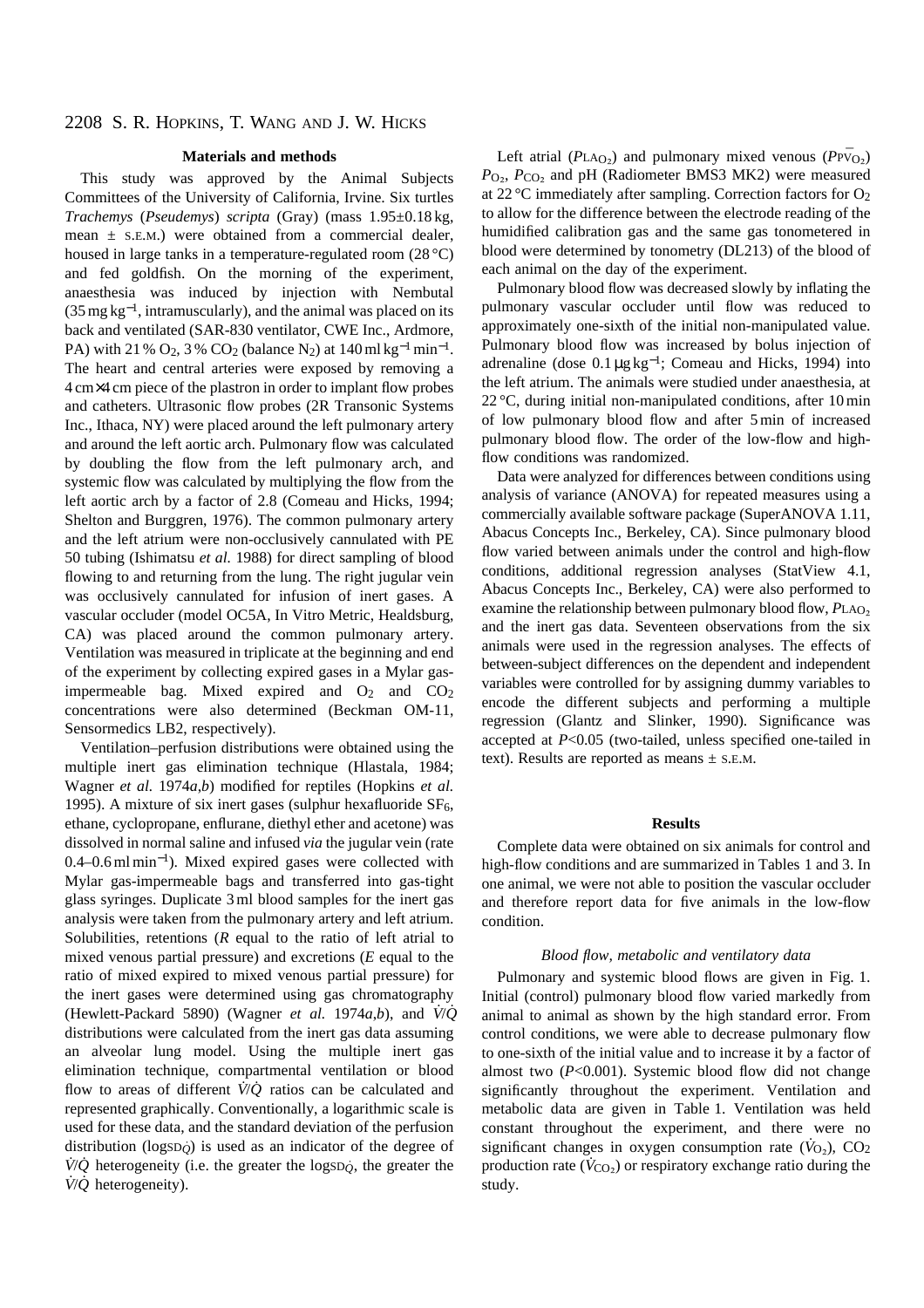

Fig. 1. Pulmonary and systemic blood flow across experimental conditions. Filled squares, pulmonary blood flow; filled circles, systemic blood flow. Values are means  $\pm$  s.e.m., *N*=6; low flow, *N*=5. An asterisk marks values that are significantly different from the lowflow value for pulmonary blood flow; two-tailed *t*-test, *P*<0.05.

Table 1. *Ventilatory and metabolic data under conditions of reduced pulmonary blood flow (low flow), no manipulation of flow (control) and increased pulmonary blood flow (high flow)*

| Condition                                                       | Low flow<br>$(N=5)$ | Control<br>$(N=6)$ | High flow<br>$(N=6)$ |  |  |
|-----------------------------------------------------------------|---------------------|--------------------|----------------------|--|--|
| $\dot{O}$ L (ml kg <sup>-1</sup> min <sup>-1</sup> )            | $5.7 \pm 1.4$       | $35.2 + 7.6$       | $60.3 \pm 9.4**$     |  |  |
| $\dot{V}E$ (ml kg <sup>-1</sup> min <sup>-1</sup> )             | $146 \pm 28$        | $142 + 23$         | $142 + 23$           |  |  |
| $\dot{V}_{\text{O}_2}$ (ml kg <sup>-1</sup> min <sup>-1</sup> ) | $0.54 + 0.12$       | $0.52 + 0.11$      | $0.55 \pm 0.13$      |  |  |
| $\dot{V}_{\rm CO_2}$ (ml kg <sup>-1</sup> min <sup>-1</sup> )   | $0.14 \pm 0.03$     | $0.22 \pm 0.08$    | $0.25 \pm 0.07$      |  |  |
| Effective lung $P_{\Omega}$ ,<br>(mmHg)                         | $147 + 1$           | $148+2$            | $149 \pm 1*$         |  |  |
| $P_{LAO_2}$ (mmHg)                                              | $88+17$             | $115 \pm 6$        | $120 \pm 14*$        |  |  |
| Effective $P_{LQ_2} - P_{LAO_2}$<br>difference (mmHg)           | $58+16$             | $33+6$             | $29 + 5*$            |  |  |
| $P_{\text{LACO}}$ (mmHg)                                        | $15.8 \pm 3.4$      | $16.4 + 3.1$       | $16.6 \pm 3.0$       |  |  |
| pHLA                                                            | $7.82 \pm 0.13$     | $7.85 \pm 0.16$    | $7.79 \pm 0.12$      |  |  |
| $P$ PVO <sub>2</sub> (mmHg)                                     | $32+11$             | $65+8$             | $80+7**$             |  |  |
| $P$ PV $_{CO}$ (mmHg)                                           | $16.3 \pm 3.5$      | $16.6 \pm 3.1$     | $16.6 \pm 3.1$       |  |  |
| pHPV                                                            | $7.79 \pm 0.12$     | $7.80 \pm 0.11$    | $7.78 \pm 0.11$      |  |  |

Values are means  $\pm$  s.E.M.

 $1 \text{ mmHg} = 0.1333 \text{ kPa}.$ 

Significantly different across conditions: \**P*<0.05, \*\**P*<0.01.

 $\dot{Q}$ <sup>L</sup>, pulmonary blood flow;  $\dot{V}$ <sub>E</sub>, minute ventilation;  $\dot{V}_{Q_2}$ , rate of oxygen consumption;  $\dot{V}_{CO_2}$ , rate of carbon dioxide production;  $P_{LAO_2}$ , partial pressure of oxygen in left atrial blood; *PLACO*<sub>2</sub>, partial pressure of carbon dioxide in left atrial blood; pHLA, pH in left atrial blood; PPV<sub>O2</sub>, partial pressure of oxygen in pulmonary mixed venous blood;  $P_{\text{PVCO}_2}$ , partial pressure of carbon dioxide in pulmonary mixed venous blood; pHPV, pH in pulmonary mixed venous blood.

#### *Blood gases*

Blood gas data obtained from the pulmonary artery and left atrium are given in Table 1. There was a significant increase (one-tailed,  $P \le 0.05$ ) in  $P_{LAO}$ , with increasing pulmonary blood



Fig. 2. Linear regression of  $P<sub>LAO<sub>2</sub></sub>$  (in mmHg; 1 mmHg=0.1333 kPa) *versus* log(pulmonary blood flow) (in ml kg<sup>-1</sup>min<sup>-1</sup>). Different symbols indicate data from separate animals. *r*=0.68, *P*<0.05, *y*=69.1+29.7*x*.

Table 2. *Blood gas partition coefficients measured at 22.4±0.32 ˚C*

| Gas                                                                     | Partition coefficient |  |  |  |
|-------------------------------------------------------------------------|-----------------------|--|--|--|
| SF <sub>6</sub>                                                         | $0.00620 + 0.00025$   |  |  |  |
| Ethane                                                                  | $0.0832 + 0.0022$     |  |  |  |
| Cyclopropane                                                            | $0.579 \pm 0.012$     |  |  |  |
| Enflurane                                                               | $1.95 \pm 0.04$       |  |  |  |
| Diethyl ether                                                           | $25.2+0.9$            |  |  |  |
| Acetone                                                                 | $498 + 33$            |  |  |  |
| Hematocrit = $18.3 + 1.55$ .<br>$N = 6$ ; Values are means $\pm$ s.E.M. |                       |  |  |  |

flow, associated with a significant increase in  $P_{\rm PQ}$  ( $P < 0.001$ ). There were no other significant changes in blood gas levels. *PLAO*<sub>2</sub> was significantly correlated with log(pulmonary blood flow) (Fig. 2,  $r=0.68$ ,  $P<0.05$ ) and changes in  $P<sub>LAO</sub>$ , were reflected in  $P_{\text{PVO}_2}$  (*r*=0.72, *P*<0.0001). Effective lung *P*<sub>O</sub><sub>2</sub> was calculated from the mixed expired gas concentrations and the inert gas dead space (Table 1) and increased significantly (*P*<0.05) with increasing pulmonary blood flow, although the changes were small. The difference between calculated effective *PL*O<sub>2</sub> and *PLA*O<sub>2</sub> was significantly reduced with increasing pulmonary blood flow (one-tailed, *P*<0.05), and there was a significant negative correlation between log(pulmonary blood flow) and the effective  $P_{L_0}$ – $P_{L_A}$ <sub>O</sub> difference (*r*=−0.67, *P*<0.05).

### *Ventilation–perfusion relationships*

Blood gas partition coefficients for the six inert gases at 22 °C are presented in Table 2. The lower solubilities for  $SF<sub>6</sub>$ , ethane and cyclopropane and the higher solubilities for the remaining gases, compared with mammalian values, are probably the result of the low haematocrits in these animals  $(18.1\pm1.6)$  (Young and Wagner, 1979). Inert gas data are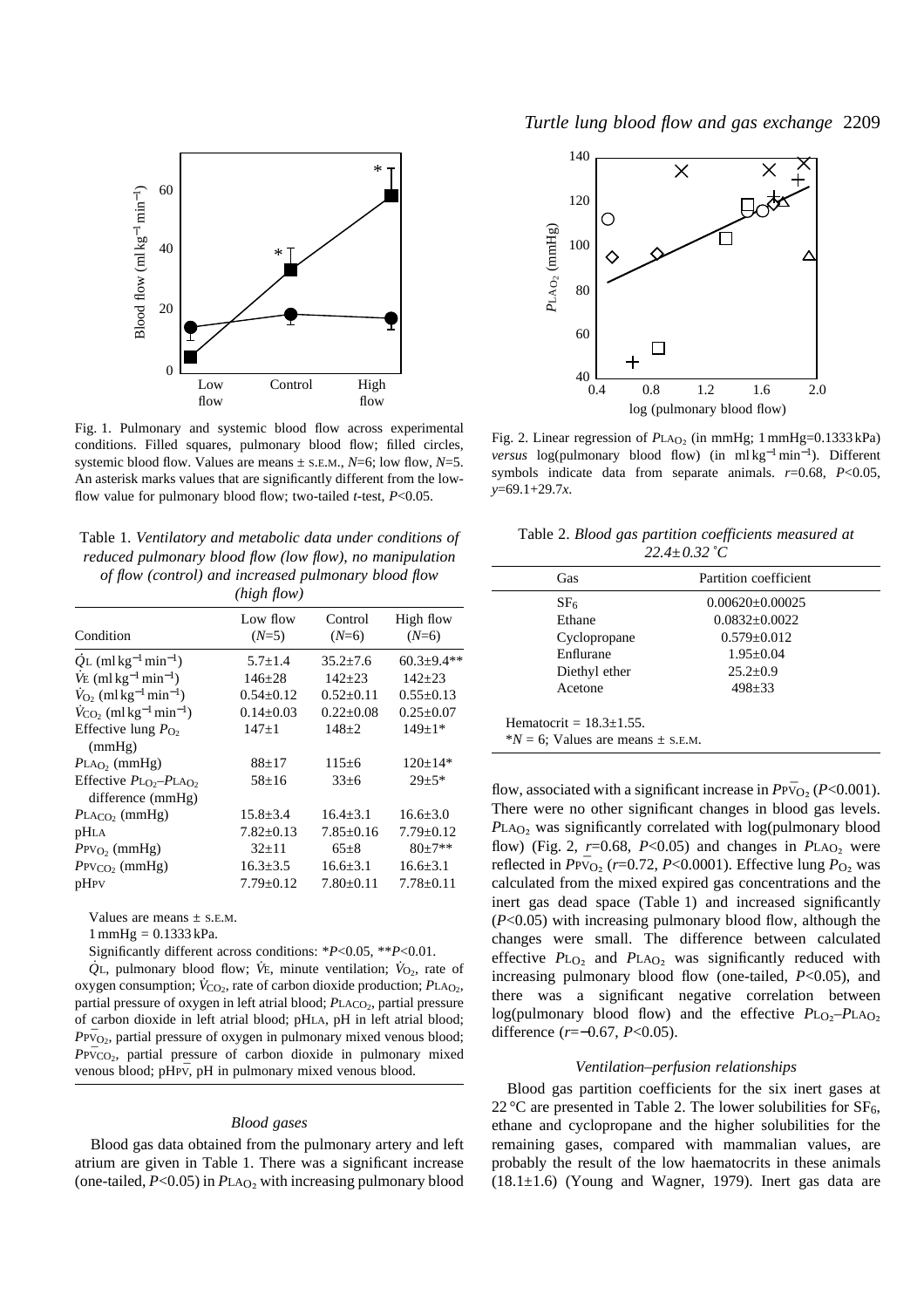Table 3. *Inert gas data under conditions of reduced pulmonary blood flow (low flow), no manipulation of flow (control) and increased pulmonary blood flow (high flow)*

| Condition                                                                               | Low flow<br>$(N=5)$ | Control<br>$(N=6)$ | High flow<br>$(N=6)$ |
|-----------------------------------------------------------------------------------------|---------------------|--------------------|----------------------|
| <b>RSS</b>                                                                              | $2.0 \pm 0.9$       | $3.1 + 0.3$        | $7.5 + 4.1$          |
| $Q_{\text{shunt}}$ (% of $Q_{\text{L}}$ )                                               | $11.0 + 3.2$        | $16.7 + 2.0$       | $19.5 + 3.7$         |
| $\dot{Q}_{\text{low }V/O}$ (% of $\dot{Q}_{\text{L}}$ )                                 | $1.1 + 0.7$         | $7.5 + 6.1$        | $12.4 + 12.4$        |
| $Q_{\text{shunt}} + \dot{Q}_{\text{low}} \dot{V} / \dot{Q}$<br>$(\% \text{ of } O_{L})$ | $12.1 + 2.9$        | $24.2 + 7.6$       | $32.0 + 11.7$        |
| Mean of $\dot{Q}$ distribution                                                          | $5.88 \pm 2.23$     | $1.42 + 0.37$      | $0.70 \pm 0.16*$     |
| $logSD$ o                                                                               | $0.95+0.18$         | $0.79 + 0.19$      | $0.54 + 0.08*$       |
| Mean of $\dot{V}$ distribution                                                          | $9.27 + 3.33$       | $2.31 + 0.56$      | $1.57+0.55*$         |
| logSDV                                                                                  | $0.63 \pm 0.12$     | $0.67 + 0.21$      | $0.74 + 0.26$        |
| V <sub>D</sub> (% of ventilation)                                                       | $45.4 + 4.9$        | $27.1 + 4.3$       | $23.9 + 2.4$ **      |
| $PLAO2$ (p-o) (mmHg)                                                                    | $21+9$              | $16+3$             | $16 + 5$             |

Values are means  $\pm$  S.E.M.

Significantly different across conditions: \**P*<0.05, \*\**P*<0.01.

RSS, residual sum of squares;  $\dot{Q}_{\text{shunt}}$ , blood flow to areas of intrapulmonary shunt; *Q* low *V*˙/*Q*˙, blood flow to areas of low *V˙*/*Q*˙ (ratio <0.1); logSD*Q*˙, log standard deviation of the perfusion distribution; logSD*V*˙, log standard deviation of the ventilation distribution; *V*D, dead space ventilation;  $P_{LAO_2}$  (p-o), partial pressure of oxygen in left atrial blood predicted from the inert gases minus the measured  $PLAO<sub>2</sub>$ .

summarized in Table 3. The residual sum of squares (RSS) is a measure of the goodness of fit of the inert gas data and is also an indicator of the technical adequacy of the data. The RSS follows a  $\chi^2$  distribution and, with random experimental error, should be  $\leq 16.8$  in 99% of occurrences with six gases, although the RSS can also be increased in the presence of incomplete intrapulmonary gas mixing. However, there was no evidence for this, as all RSS data were within acceptable limits (Powell and Wagner, 1982). Fig. 3 shows a typical measured  $\dot{V}/\dot{Q}$  distribution during both low and high pulmonary blood flow conditions. The mean of the perfusion distribution decreased significantly (*P*<0.05) with increasing pulmonary blood flow. There was a significant decrease in logsD<sub>O</sub><sup> $\theta$ </sup> with increasing blood flow (one-tailed, *P*<0.05) and there was a significant relationship between logsD<sub>Q</sub><sup> $\alpha$ </sup> and log(pulmonary blood flow) (Fig. 4, *r*=−0.69, *P*<0.05), suggesting that *V˙*/*Q˙* matching is improved when pulmonary blood flow is increased.

Perfusion to areas of the lung with a low *V˙*/*Q˙* ratio (*V˙*/*Q˙* ratio less than 0.1) was 1 % of pulmonary blood flow during the low pulmonary flow condition and averaged 12 % during the high pulmonary flow condition. The difference between experimental conditions was not significant (Table 3). Intrapulmonary shunting varied from 11 % under the low pulmonary flow conditions to almost 20 % during the high pulmonary flow condition, but these differences were not significant (Table 3). Note that the catheter placement in the pulmonary artery and the left atrium excludes any contribution from cardiac shunts. Inert gas dead space decreased



Fig. 3. (A,B) Recovered *V˙*/*Q* . distribution from one representative animal under (A) low-flow conditions, where log standard deviation of the perfusion distribution ( $logSD\phi$ ) is 1.07, indicating moderate to or the perfusion distribution  $(\log_{5}D_{Q})$  is 1.07, indicating moderate to marked  $\dot{V}/\dot{Q}$  heterogeneity, and (B) high-flow conditions, where logsD<sub>Q</sub><sup> $\dot{\theta}$ </sup> is 0.48, indicating little *V*<sup>/</sup>*Q*</sub> heterogeneity. Open circles are ventilation in (ml min<sup>-1</sup>), filled circles are perfusion (in ml min<sup>-1</sup>) to each of 50 compartments of different *V˙*/*Q* ratio, ranging from 0 (shunt) to infinity (dead space).

significantly with increasing pulmonary blood flow (*P*<0.01) (Table 3, *V*D). Inert gas dead space includes anatomical dead space and instrument dead space, unlike physiological dead space, which also includes ventilation to some areas of high *V˙*/*Q˙* .

Left atrial  $P<sub>O</sub>$  was predicted for each animal on the basis of the observed *V˙*/*Q˙* distribution and intrapulmonary shunt, and assuming diffusion equilibrium (Table 3) (Torre-Bueno, 1985). We used published data (Maginniss *et al.* 1980) on the oxygen dissociation curve of the turtle to modify the inert gas subroutine to allow for the difference in shape between the turtle and human oxygen dissociation curves. The turtle, unlike most mammals, has multiple haemoglobins and, therefore, the following data are subject to the limits of the approximation of the oxygen dissociation curve by the inert gas subroutine and must be interpreted with some caution. The *P*<sub>O</sub>∠ predicted from the derived *V˙*/*Q˙* distribution was significantly greater than the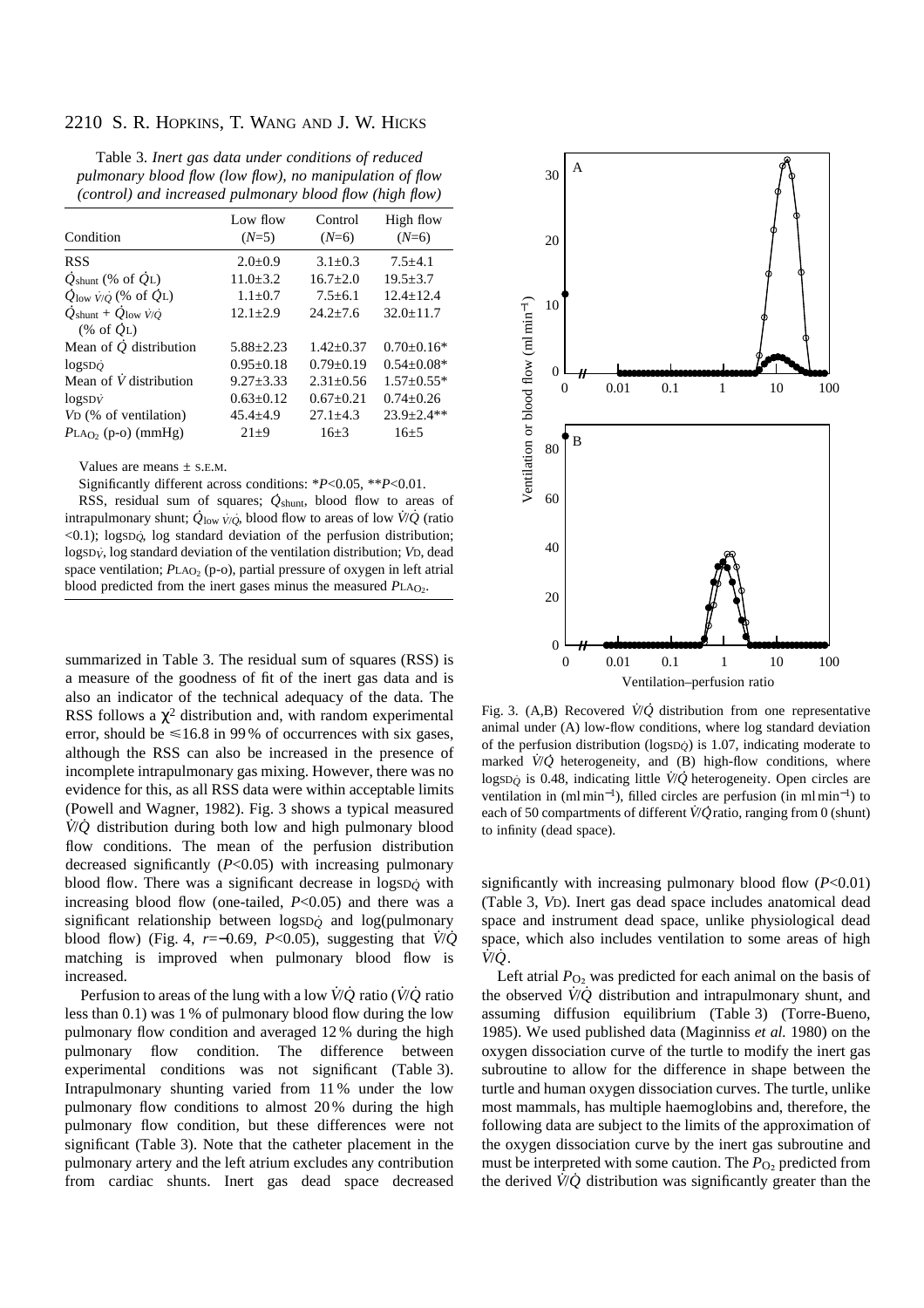

Fig. 4. Linear regression of ventilation–perfusion heterogeneity (logSD*Q*˙ ) *versus* log(pulmonary blood flow) (in ml kg<sup>−</sup>1min−1). Different symbols indicate data from separate animals. *r*=−0.69, *P*<0.05, *y*=1.41−0.49*x*.

observed PLA<sub>O2</sub> at all levels of pulmonary blood flow (*P*<0.001), suggesting pulmonary diffusion limitation. The predicted  $P_{\text{O}_2}$  did not change across conditions and was not significantly correlated with pulmonary blood flow.

### **Discussion**

In anaesthetized pump-ventilated turtles, we found that increasing pulmonary blood flow resulted in a decrease in ventilation–perfusion heterogeneity and an increase in left atrial  $P_{\text{O}_2}$ . This is the first study to investigate the effect of pulmonary blood flow on *V˙*/*Q˙* relationships in an animal that markedly varies its blood flow under resting conditions.

### *Cardio-respiratory synchrony in turtles*

Many reptiles, particularly turtles, are intermittent lung breathers. In these animals, brief ventilatory periods are interspersed among apnoeas of variable duration (Shelton *et al.* 1986). During apnoea, a bradycardia develops and there is a significant increase in the pulmonary vascular resistance, which leads to a reduction in *Q*<sup>L</sup>. For example, in the freely diving turtle *Trachemys* (*Pseudemys*) *scripta*, *Q˙* <sup>L</sup> may be as low as 10–15 ml kg<sup>-1</sup>min<sup>-1</sup> (Shelton and Burggren, 1976). In contrast, during brief ventilatory periods, the cardiovascular changes are the reciprocals of those occurring during apnoea. In *Trachemys* (*Pseudemys*) *scripta*, the heart rate increases, the pulmonary vascular resistance decreases and  $\dot{Q}$ <sup>L</sup> can be as large as 50–70 ml kg<sup>−</sup>1min−<sup>1</sup> (Heisler *et al.* 1983; Shelton and Burggren, 1976). In the present study, we were able to alter pulmonary blood flow over a wide range (from 6 to  $60 \text{ ml kg}^{-1} \text{ min}^{-1}$  and to measure the direct effects of these changes on pulmonary gas exchange.

Adrenaline has many effects and it is possible that the injection of the drug in the present study might have effects on the pulmonary vascular bed other than vasodilation. Adrenaline was chosen to increase pulmonary blood flow for

### *Turtle lung blood flow and gas exchange* 2211

the following reasons. In the rat snake *Elaphe obseleta*, recent studies have shown that electrical stimulation of vagal nerves produces a pulmonary vasoconstriction, followed by a pulmonary vasodilation during the post-stimulatory period (Donald *et al.* 1990). The post-stimulatory vasodilation is unaffected by atropine, but is eliminated following administration of propranolol (Donald *et al.* 1990). In turtles, stimulation of vagal afferents results in a twofold increase in pulmonary blood flow (Comeau and Hicks, 1994), which is attenuated following infusion of bretylium. These results suggest that the increase in pulmonary blood flow associated with intermittent lung ventilation may result from adrenergic vasodilation (Comeau and Hicks, 1994; Donald *et al.* 1990; Lillywhite and Donald, 1989).

The reduction in pulmonary blood flow during apnoea is under cholinergic control (Burggren, 1985; Comeau and Hicks, 1994; Hicks, 1994; White, 1976). In chelonians, approximately 50 % of the variable vascular resistance lies proximal to the lung parenchyma (Burggren, 1985). This has been demonstrated by *in situ* perfusion of distal pulmonary arteries, which show a strong cholinergic vasoconstriction and adrenergic vasodilation (Burggren, 1985). An additional important site for the regulation of pulmonary resistance is the bulbus cordis, a 'sphincter-like' internal wrapping of smooth muscle and an external covering of cardiac muscle at the base of the pulmonary artery (Burggren, 1977; March, 1961). The underlying smooth muscle is constricted by cholinergic agonists and dilated by adrenergic agonists (Burggren, 1985).

### *Pulmonary blood flow and ventilation–perfusion heterogeneity*

In the simplest approach, a single-compartment model, the mean alveolar ventilation divided by the mean blood flow can be used to determine the *V˙*/*Q˙* ratio. Although this approach has been used in previous studies in reptiles (Wood *et al.* 1977), it is of limited value, since it assumes that the lung is perfectly homogeneous with respect to  $\dot{V}/\dot{O}$  and neglects the effect of the distribution of  $\dot{V}/\dot{Q}$  ratios within the many thousands of subunits within a lung. For example, a lung could have an overall *V˙*/*Q˙* ratio centred at 1; however, if there were marked heterogeneity about this mean ratio, pulmonary gas exchange would be substantially impaired. Conversely, if the mean *V˙*/*Q˙* ratio were low, yet blood flow was well matched to the available ventilation, with little heterogeneity, the overall effect on gas exchange would be minimized. The effect of increasing *V˙*/*Q˙* heterogeneity is to decrease both pulmonary oxygen uptake and carbon dioxide excretion, resulting in a decrease in  $P_{\text{O}_2}$  and an increase in  $P_{\text{CO}_2}$  in the blood returning to the left atrium. Thus, most modern research focuses on the spatial distributions of  $\dot{V}/\dot{Q}$  ratios rather than the overall  $\dot{V}/\dot{Q}$ ratio of the lung, and several review articles explore this subject (Hlastala and Robertson, 1978; West, 1969; West and Wagner, 1991). Using the multiple inert gas technique, the distribution of ventilation and perfusion to areas of differing *V˙*/*Q˙* ratio can be represented graphically, and the dispersion or heterogeneity of blood flow and ventilation about the mean is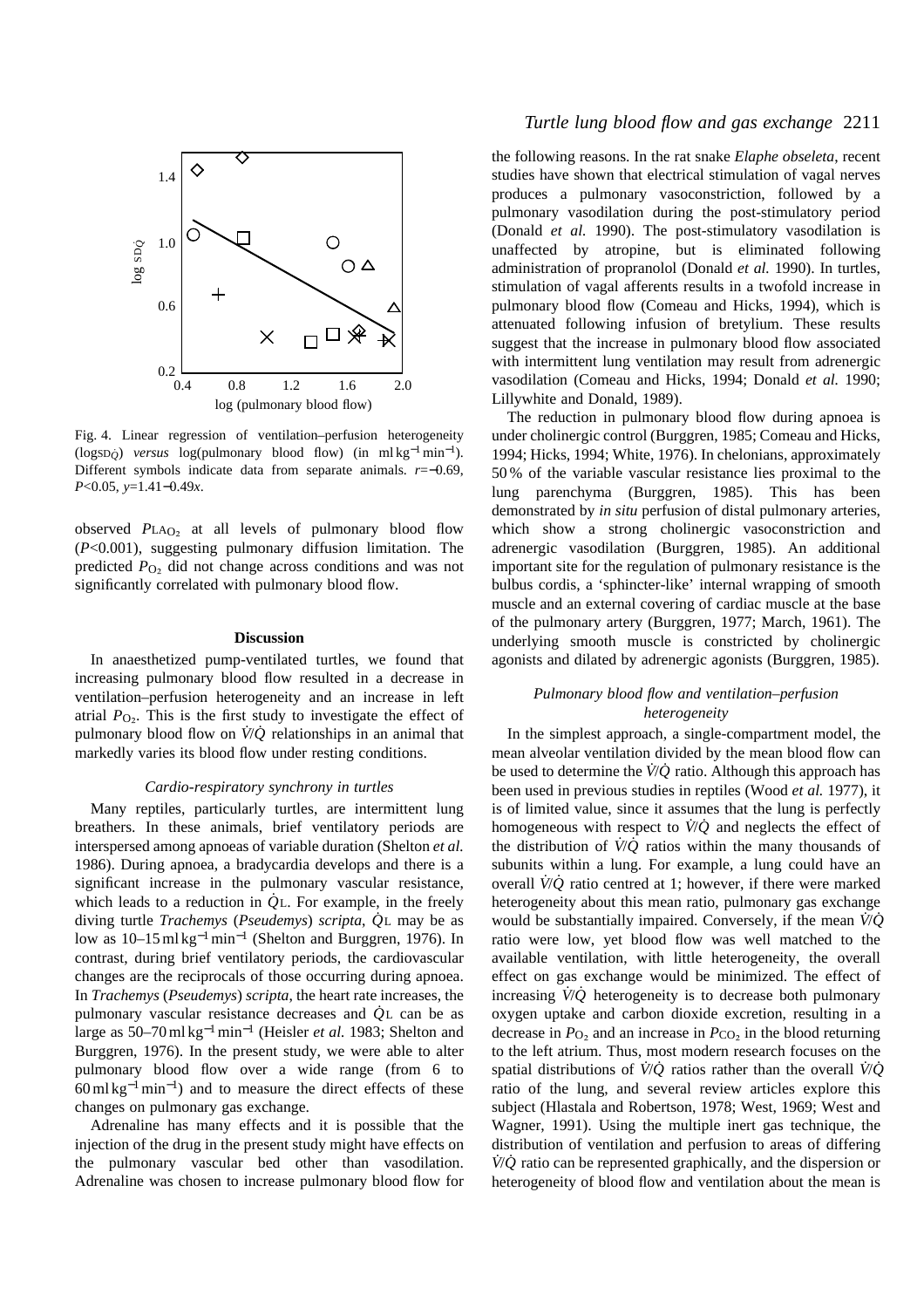given by the standard deviation of the distribution on a logarithmic scale (logsD<sub>Q</sub><sup> $\alpha$ </sup> logsD<sub>V</sub><sup> $\gamma$ </sup>, respectively).

In normal mammalian lungs, logSD*Q*˙ is almost always less than 0.5 (Gale *et al.* 1985); it may reach as high as approximately 0.7 during exercise in normal athletic humans (Hopkins *et al.* 1994) and approach 2.0 in patients with chronic obstructive pulmonary disease (West and Wagner, 1991). Ventilation–perfusion heterogeneity has been measured in a number of reptile species with values for  $\log_{10}$  ranging from less than 0.5 in the alligator (Powell and Gray, 1989) and monitor lizard (Hopkins *et al.* 1995) to over 0.9 in the tegu lizard (Hlastala *et al.* 1985). In the turtle under control and lowflow conditions, there was moderate to marked  $\dot{V}/\dot{O}$ heterogeneity; however, this improved with increasing pulmonary flow to values approaching that of the alligator and monitor lizard.

The reason for a worsening of  $\dot{V}/\dot{Q}$  matching under conditions of low flow is uncertain. In the mammalian lung, inter-regional *V˙*/*Q˙* heterogeneity may occur, where changes in the pulmonary vascular–alveolar pressure relationships may result in increased *V˙*/*Q˙* heterogeneity by increasing the area of the lung where the alveolar pressure exceeds the pulmonary arterial pressure (zone 1). In the turtle, however, different lung zones are unlikely, since gravity-dependent regional differences in blood flow are small and lung air space pressures are expected to be equal throughout. A second possibility is intra-regional *V˙*/*Q˙* heterogeneity, where local changes in vascular impedance secondary to changes in pulmonary vascular recruitment may alter *V˙*/*Q˙* relationships. In perfused dog lung preparations, where care was taken to keep the lung under zone 2 conditions (zone 2 conditions occur when pulmonary arterial pressure exceeds alveolar/lung air space pressure, and is expected in the turtle lung under the conditions of the present study) (Domino *et al.* 1991; Ohlsson *et al.* 1989), decreasing blood flow produced marked *V˙*/*Q˙* heterogeneity  $(logSD\phi=1.00)$ , suggesting that the effect of lowering pulmonary blood flow on *V˙*/*Q˙* heterogeneity can occur in the absence of inter-regional changes in *V˙*/*Q˙* heterogeneity. However, in the dog lung, in contrast to the turtle lung, increasing pulmonary flow resulted in increased *V˙*/*Q˙* heterogeneity (Domino *et al.* 1991), possibly as a result of increased perfusion of corner vessels, increased perfusion to areas of high ventilation–perfusion ratio, or subtle pulmonary oedema resulting from the experimental procedure. Similar increases in *V˙*/*Q˙* heterogeneity are seen in humans (Hammond *et al.* 1986) and varanid lizards (Hopkins *et al.* 1995) during exercise, where pulmonary blood flow and vascular pressures are increased, and may be the result of interstitial pulmonary oedema. The reason for the differences between mammals and turtles is unknown. However, turtles are one of the few vertebrates that have large changes in pulmonary blood flow associated with increasing ventilation, in the absence of exercise.

*Intrapulmonary shunts and dead space ventilation* We measured an intrapulmonary shunt of 17 % under control conditions, which is similar to the value obtained by Seymour (1983) using 100 % oxygen breathing at a lung volume providing neutral buoyancy. Since the oxygen method for detecting shunt measures the contribution of desaturated blood to the output of the left heart, both the intrapulmonary shunt and the shunt from extrapulmonary sources will be measured. These extrapulmonary sources of shunting, such as the bronchial circulation, will extract oxygen from the blood and will therefore be measured as contributing to the oxygen shunt. However, since inert gases will not be extracted by the bronchial circulation, they will not measure these extrapulmonary contributors to the oxygen shunt. Therefore, the shunt measured by the oxygen method will be greater than the inert gas shunt, particularly at low levels of shunting where extrapulmonary shunting will contribute a greater proportion of the total shunt (Hlastala *et al.* 1975). In our experimental preparation, care was taken to exclude any contribution from cardiac shunts by the placement of the sampling catheters in the pulmonary artery and the left atrium, and we cannot comment on other sources of shunting since 100 % O2 was not given. Unlike the varanid lizard, where increasing pulmonary blood flow with exercise resulted in a decreased intrapulmonary shunt (Hopkins *et al.* 1995), the intrapulmonary shunt in the present study tended to increase with increasing pulmonary blood flow. This may represent a difference between species or may result from the differing experimental means (exercise *versus* adrenaline) of increasing pulmonary blood flow.

Inert gas dead space includes anatomical dead space and instrument dead space. Dead space ventilation was significantly reduced when pulmonary blood flow was increased. This reduction is probably a result both of the increasing perfusion of areas of the lung with high *V˙*/*Q˙* ratio with increasing pulmonary blood flow and of the recruitment of unperfused areas of the pulmonary circulation with increasing pulmonary blood flow.

### *Pulmonary diffusion limitation*

The inert gas method allows an estimate of pulmonary diffusion limitation by computing the arterial and expired  $P_{\text{O}_2}$ that would be expected from the recovered  $\dot{V}/\dot{Q}$  distribution. For each of the 50 compartmental  $\dot{V}/\dot{Q}$  values, compartmental oxygen concentrations are calculated for the inspired and mixed venous gas concentrations. Assuming lung gas–end capillary diffusion equilibrium, the appropriately weighted mixed arterial and mixed expired concentrations of  $O<sub>2</sub>$  are calculated and can be compared with the measured values. When the observed value is less than that predicted from the inert gas exchange, this suggests pulmonary diffusion limitation. Another possible explanation for the discrepancy between observed and predicted  $O_2$  concentration is extrapulmonary shunting (e.g. cardiac, bronchial arteries and thebesian veins), since this would also result in a lower  $P_{\text{O}_2}$ than that predicted from the  $\dot{V}/\dot{Q}$  distribution. Note that the placement of the catheters in the pulmonary artery and left atrium would preclude any cardiac shunts, and the effect of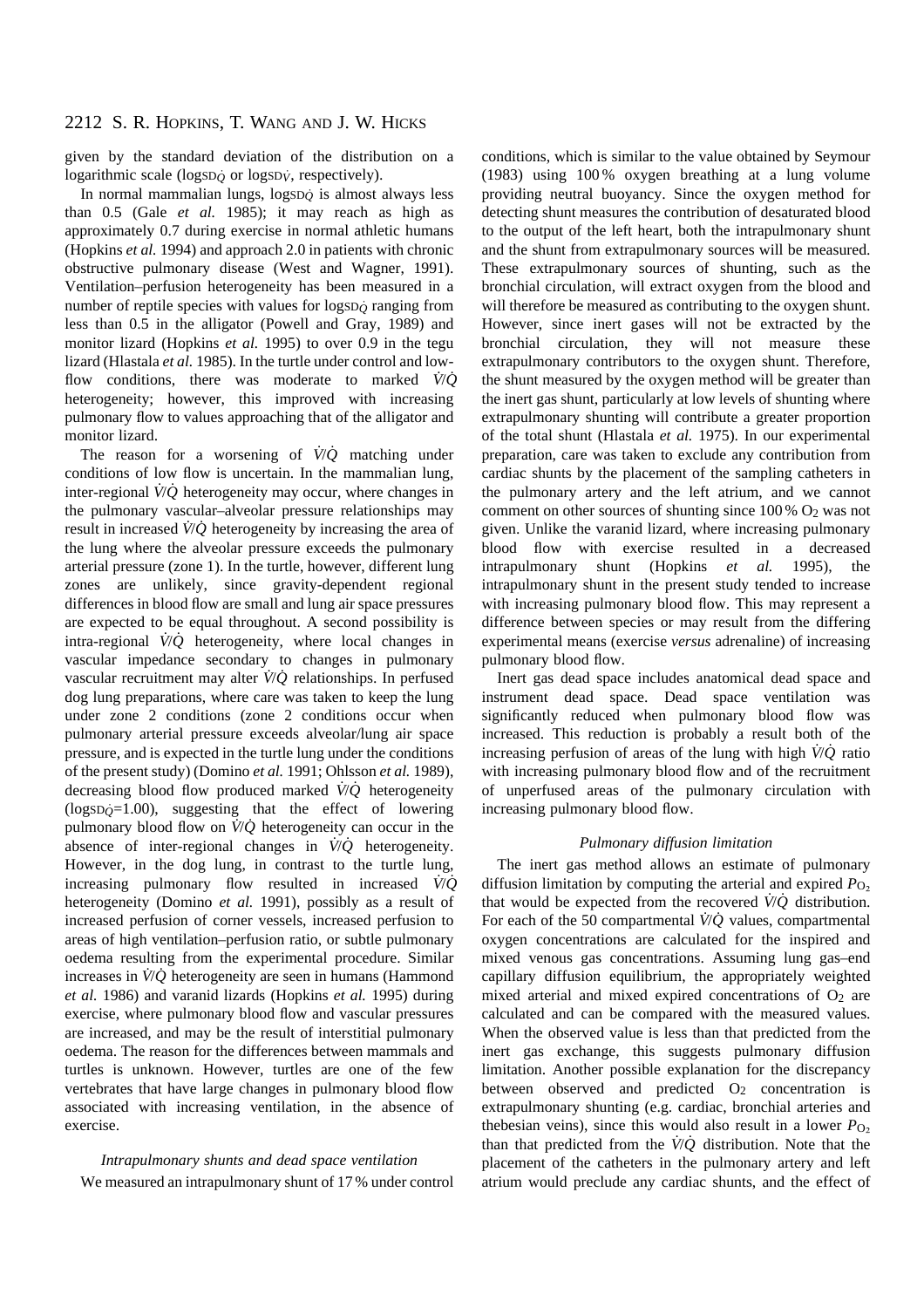other sources of shunting is likely to be very small (Hlastala *et al.* 1975).

There was evidence of pulmonary diffusion limitation in the turtle, since the  $P_{\text{O}_2}$  of left atrial blood was 16–21 mmHg lower than that predicted from the recovered *V˙*/*Q˙* distribution. Caution must be used in interpreting these data since the analyses are limited by our ability to approximate the oxygen dissociation curve of the turtle. We did not measure the oxygen dissociation curve in our animals, and therefore any deviation of these animals from published data (Maginniss *et al.* 1980) would be expected to affect the results. For example, if the *P*50 of the animal were overestimated, it would increase the predicted *P*LAO<sub>2</sub> and reduce the effective *P*LO<sub>2</sub>−predicted  $P<sub>LAO<sub>2</sub></sub>$  difference; conversely, the effect of overestimating  $P<sub>50</sub>$ would be to reduce the predicted *P*LAO<sub>2</sub>. These uncertainties in *P*<sup>50</sup> are minimized in lungs with little *V˙*/*Q˙* inequality and increased in lungs with marked inequality. In humans (Hammond *et al.* 1986; Hopkins *et al.* 1994) and the varanid lizard (Hopkins *et al.* 1995), pulmonary diffusion limitation is seen only during very heavy exercise. Although the degree of diffusion limitation was constant across conditions, since the degree of *V˙*/*Q˙* heterogeneity and therefore the effective *P*LO<sub>2</sub>−*P*LAO<sub>2</sub> difference was reduced with increasing blood flow, the relative contribution of pulmonary diffusion limitation to the effective *P*LO∑−*P*LAO∑ difference was larger at higher blood flow in the turtles.

#### *Incomplete intrapulmonary gas mixing*

In awake, spontaneously breathing varanid lizards (Hopkins *et al.* 1995), we found evidence of incomplete intrapulmonary gas mixing, and this has also been reported in the anaesthetized alligator (Powell and Gray, 1989). In the present study, our turtles were anaesthetized and ventilated at a high rate corresponding to the level of ventilation observed during a ventilatory episode. We did not find evidence of incomplete intrapulmonary gas mixing, as all residual sums of squares (RSS) were within the expected  $\chi^2$  distribution for six gases (Powell and Wagner, 1982). Incomplete intrapulmonary gas mixing will increase the RSS since the retention of the heaviest gas (enflurane) will be increased in comparison with that of gases of low molecular mass (cyclopropane) (Downs and Wagner, 1983). It is likely that the high ventilation rate that was used in these animals improved convective gas mixing within the lung and prevented incomplete intrapulmonary gas mixing. Also, the turtle may have additional mechanisms which prevent limitations of gas exchange, resulting from incomplete gas mixing during periods of apnoea. Spragg *et al.* (1980) found that movement of limbs and contraction of smooth muscle within the lung increased the displacement of gas from the posterior to the anterior parts of the lung and facilitated gas mixing.

#### *Arterial blood gases*

Increased pulmonary blood flow resulted in a decrease in *V˙*/*Q˙* heterogeneity, a decrease in inert gas dead space and an unchanged intrapulmonary shunt and pulmonary diffusion

### *Turtle lung blood flow and gas exchange* 2213

limitation. The net effect was a reduction in the effective *P*L<sub>O2</sub>−*P*LA<sub>O<sub>2</sub></sub> difference, an increase in *P*LA<sub>O<sub>2</sub></sub> and improved pulmonary gas exchange. Although the intrapulmonary shunt was numerically greater in the high-flow than the low-flow conditions, the consequences of intrapulmonary shunting are minimized, since pulmonary mixed venous  $P_{\text{O}_2}$  was significantly increased from 32 mmHg under the low pulmonary flow conditions to 80 mmHg under high pulmonary flow conditions. Thus, the shunted blood is at a higher  $P_{\text{O}_2}$  and the effect on arterial *P*<sub>O2</sub> of combining shunted blood with mixed venous blood is reduced. Arterial *P*<sub>O</sub> was also improved with increasing pulmonary blood flow because of reduced dead space ventilation and improved  $\dot{V}/\dot{Q}$  matching. The net effect of the improvement in  $\dot{V}/\dot{Q}$  heterogeneity was an increase in the predicted arterial  $P_{\text{O}_2}$  from 127 mmHg to 135 mmHg.

We can conclude that, in the anaesthetized turtle, intrapulmonary shunting, pulmonary diffusion limitation and *V*<sup>*i*</sup> $Q$ <sup>*i*</sup> heterogeneity all contribute to the  $P_{Q_2}$  difference between lung gas and left atrial blood. This is in contrast to the situation in mammals and varanid lizards, which do not show appreciable pulmonary diffusion limitation at rest. In the turtle, *V˙*/*Q˙* heterogeneity is significantly reduced with increasing pulmonary blood flow and it appears that the increase in pulmonary blood flow observed with increasing ventilation in the awake animal probably results in reduced *V˙*/*Q˙* heterogeneity and improved pulmonary gas exchange.

Supported by NSF IBN-9218936 (J.H.). T.W. was supported by a postdoctoral fellowship from the Carlsberg Foundation (Copenhagen, Denmark) and S.H. was supported by NIH T32 HL 07212.

#### **References**

- BURGGREN, W. W. (1977). The pulmonary circulation of the chelonian reptile: morphology, pharmacology and hemodynamics. *J. comp. Biol.* B **116**, 303–324.
- BURGGREN, W. W. (1985). Hemodynamics and regulation of the central cardiovascular shunts in reptiles. In *Cardiovascular Shunts: Phylogenetic, Ontogenetic and Clinical Aspects* (ed. K. Johansen and W. W. Burggren), pp.121–142. Copenhagen: Munksgaard.
- BURGGREN, W. W. (1987). Form and function in reptilian circulation. *Am. Zool.* **27**, 5–20.
- BURGGREN, W. W. AND SHELTON, G. (1979). Gas exchange and transport during intermittent breathing in chelonian reptiles. *J. exp. Biol.* **82**, 75–92.
- COMEAU, S. G. AND HICKS, J. W. (1994). Regulation of central vascular blood flow in the turtle. *Am. J. Physiol.* **267**, R569–R678.
- DOMINO, K. B., EISENSTEIN, B. L., CHENEY, F. W. AND HLASTALA, M. P. (1991). Pulmonary blood flow and ventilation–perfusion heterogeneity. *J. appl. Physiol.* **71**, 252–258.
- DONALD, J. A., O'SHEA, J. E. AND LILLYWHITE, H. B. (1990). Neural regulation of the pulmonary vasculature in a semi-arboreal snake, *Elaphe obsoleta*. *J. comp. Physiol.* B **159**, 677–685.
- DOWNS, D. AND WAGNER, P. D. (1983). Detectability of diffusionlimited gas mixing by steady-state inert gas exchange. *Fedn Proc. Fedn Am. Socs exp. Biol.* **41**, 4102.